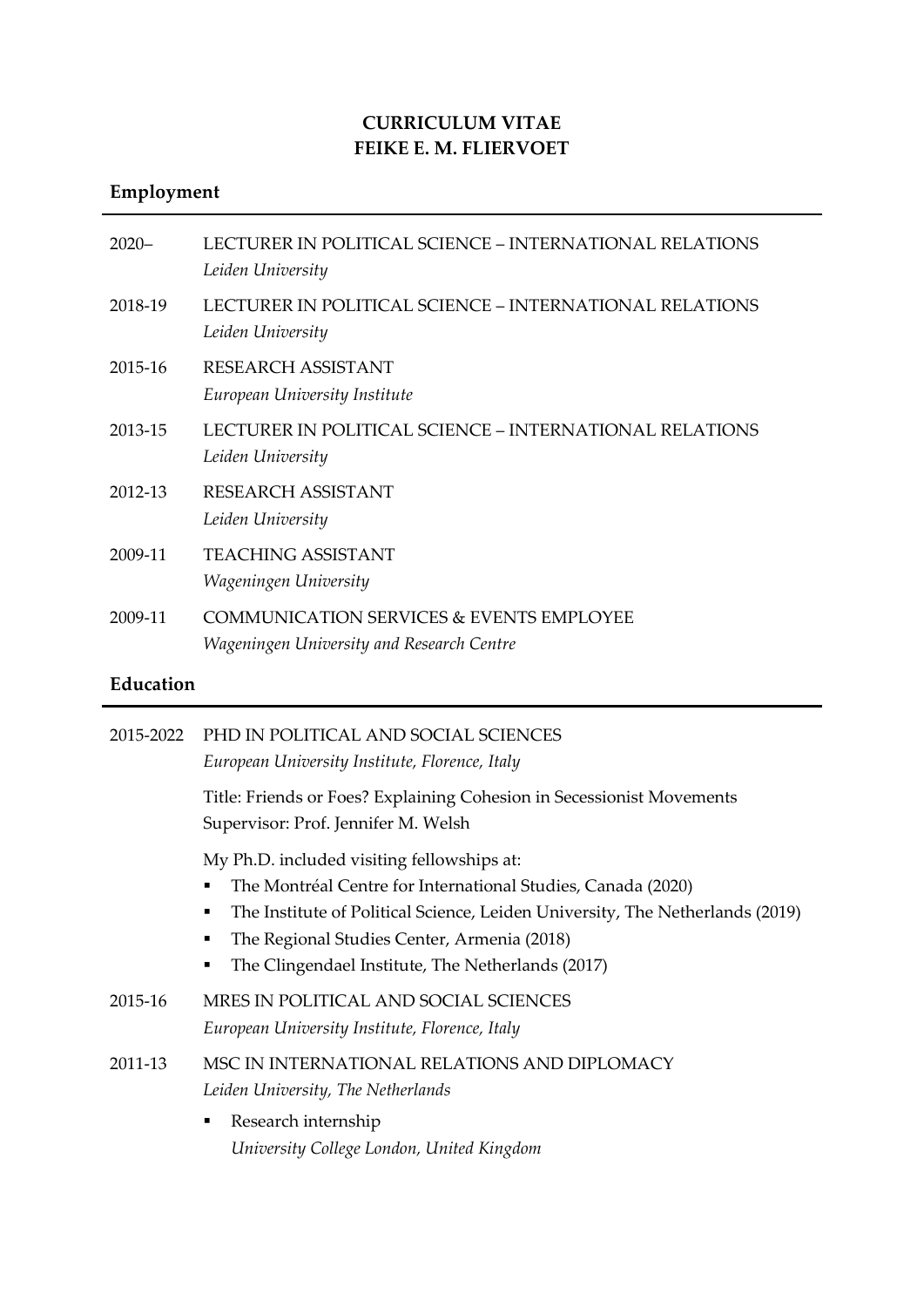# 2008-11 BSC IN INTERNATIONAL DEVELOPMENT STUDIES *Wageningen University, The Netherlands*

- Major: Communication, Technology and Policy
- Minor: International Relations *Norwegian University of Life Sciences, Ås, Norway*

## **Teaching experience**

### LEIDEN UNIVERSITY, INSTITUTE OF POLITICAL SCIENCE

At Leiden University, I teach my own Bachelor Project (including thesis supervision) on Sovereignty, Secession, and Unrecognized States. I have also taught working groups for the following undergraduate courses:

- Development Issues in International Politics (2013-14, 2014-15)
- **•** International Political Economy (2014-15)
- International Politics I (2013-14, 2014-15)
- International Security (2013-14, 2014-15)
- **•** Introduction to International Organizations (2013-14)
- Introduction to International Relations (2021-22)
- Minor Thesis: Conflict and Consensus (2013-14)
- Politics and Political Science & Mentorship Programme (2014-15)
- Research Methods in Political Science (2013-14, 2014-15)
- Statistics I (2013-14, 2014-15, 2018-19, 2020-21, 2021-22)
- Statistics II (2013-14, 2014-15, 2018-19, 2020-21, 2021-22)

#### WAGENINGEN UNIVERSITY

Introduction to Statistics (2009-10, 2010-11)

#### DUTCH GOVERNMENTAL TRAINEE PROGRAMME

The Netherlands and the International Political Arena (2015)

### **Scholarships**

#### CÉRIUM SCHOLARSHIP

Dissertation Writing Scholarship CÉRIUM, Université de Montréal, Canada (2020)

#### Ph.D. SCHOLARSHIP

Full scholarship for doctoral studies at the European University Institute, Italy (2015-2019)

### **Publications**

*Journal articles* Allard Duursma and Feike E. M. Fliervoet (2021). "Fueling Factionalism? The Impact of Peace Processes on Rebel Group Fragmentation in Civil Wars." *Journal of Conflict Resolution* 65(4): 788-812*.*